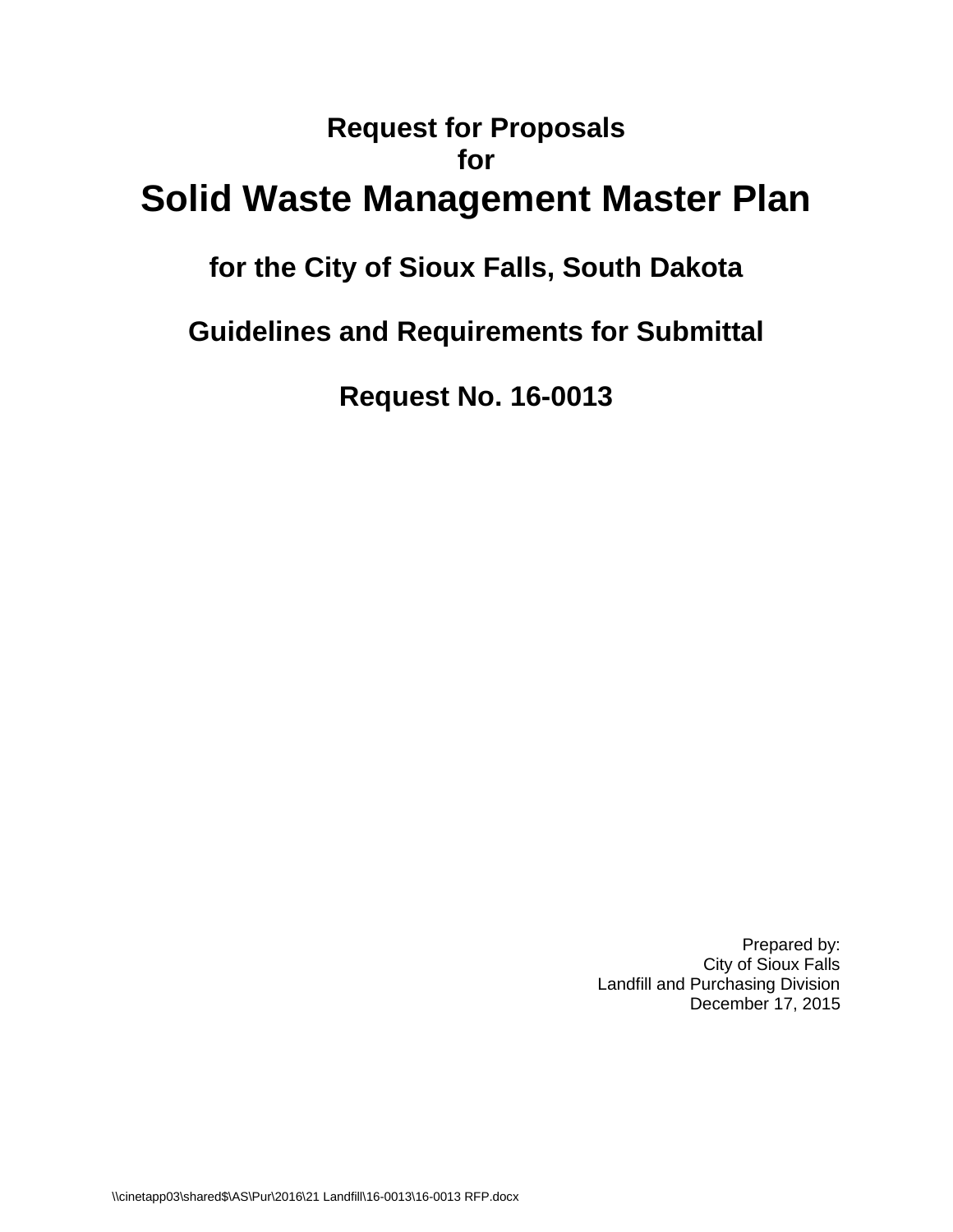# **Table of Contents**

|      | Section 1 Introduction and Instructions                         | 3 |
|------|-----------------------------------------------------------------|---|
| 1.01 |                                                                 |   |
| 1.02 |                                                                 |   |
| 1.03 |                                                                 |   |
| 1.04 | Return Mailing Address and Deadline for Receipt of Proposals  4 |   |
| 1.05 |                                                                 |   |
| 1.06 |                                                                 |   |
| 1.07 |                                                                 |   |
| 1.08 |                                                                 |   |
|      | Section 2 Scope of Work<br>6                                    |   |
| 2.01 |                                                                 |   |
| 2.02 |                                                                 |   |
| 2.03 |                                                                 |   |
| 2.04 |                                                                 |   |
| 2.05 |                                                                 |   |
| 2.06 |                                                                 |   |
|      | 13<br>Section 3 Proposal Format and Content                     |   |
| 3.01 |                                                                 |   |
|      | Section 4 Review of Proposals and Selection of Finalists<br>14  |   |
| 4.01 |                                                                 |   |
| 4.02 |                                                                 |   |
| 4.03 |                                                                 |   |
|      | Section 5 General Contract Information<br>15                    |   |
| 5.01 |                                                                 |   |
| 5.02 |                                                                 |   |
| 5.03 |                                                                 |   |
| 5.04 |                                                                 |   |
| 5.05 |                                                                 |   |
| 5.06 |                                                                 |   |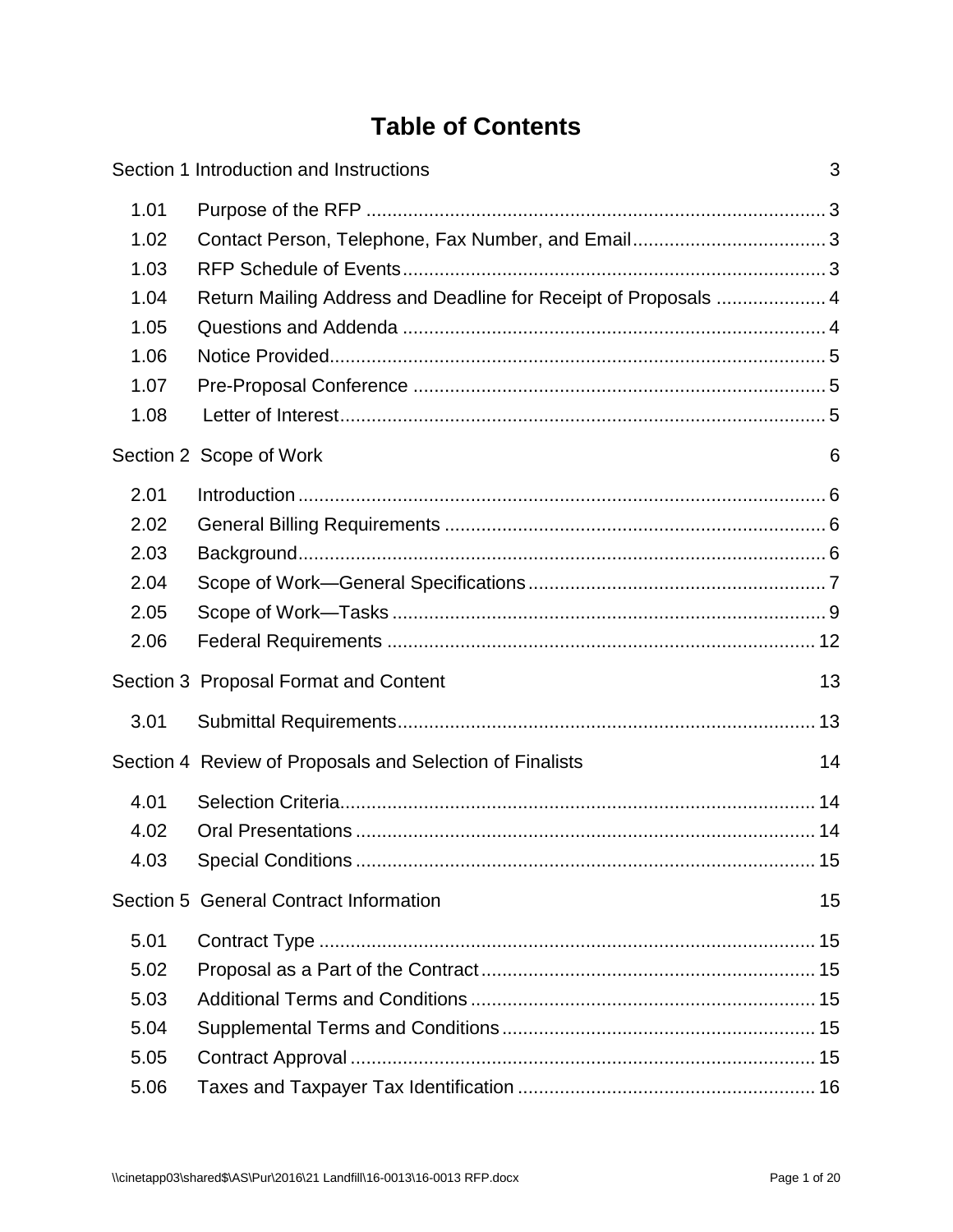| 6.01 |                                                                |  |
|------|----------------------------------------------------------------|--|
| 6.02 |                                                                |  |
| 6.03 |                                                                |  |
| 6.04 |                                                                |  |
| 6.05 |                                                                |  |
| 6.06 | Amendments to Proposals and Withdrawals of Proposals 17        |  |
| 6.07 |                                                                |  |
| 6.08 |                                                                |  |
| 6.09 |                                                                |  |
| 6.10 |                                                                |  |
| 6.11 |                                                                |  |
| 6.12 |                                                                |  |
| 6.13 | Notice of Intent to Award-Offeror Notification of Selection 19 |  |
|      |                                                                |  |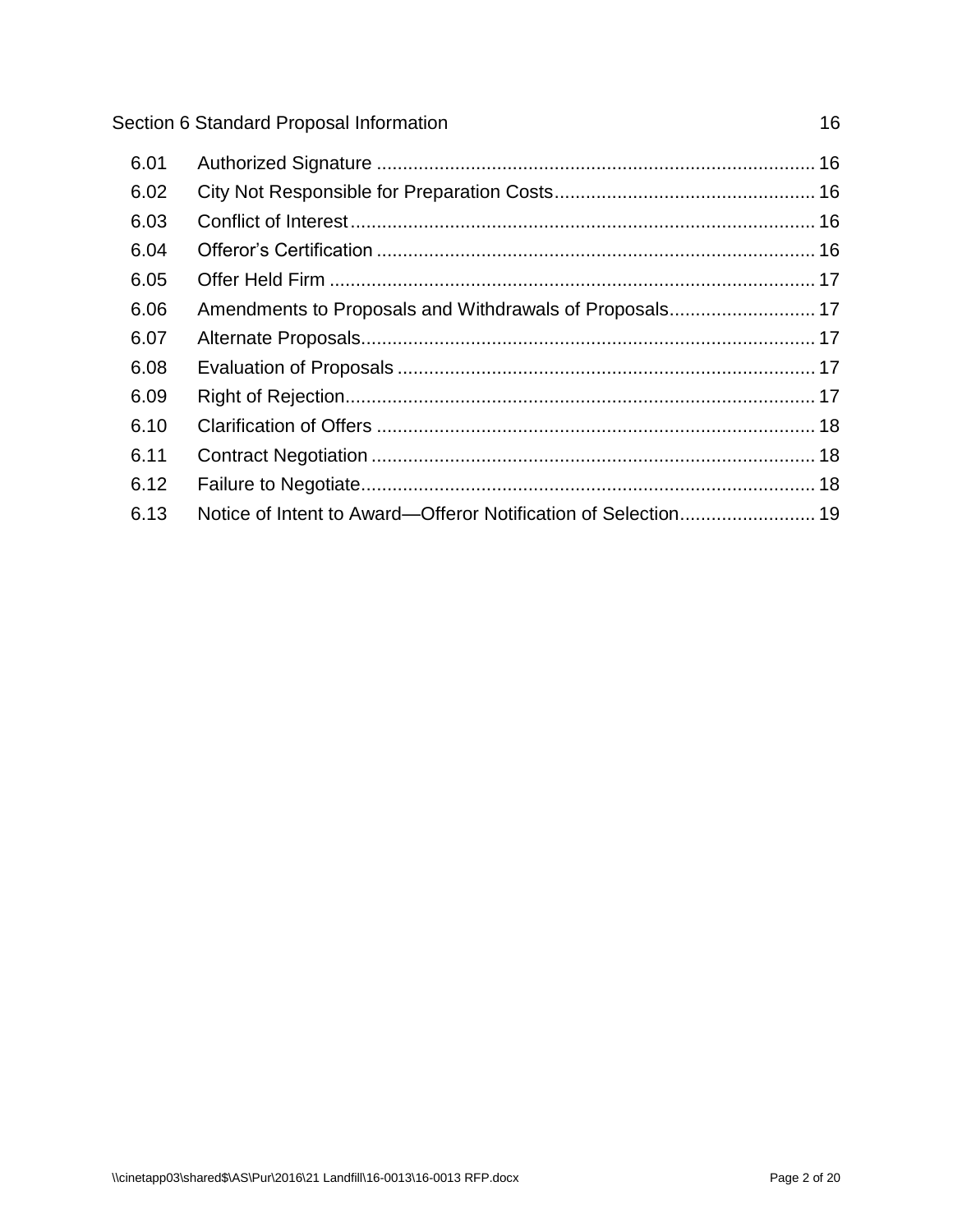#### **Section 1 Introduction and Instructions**

## <span id="page-3-1"></span><span id="page-3-0"></span>**1.01 Purpose of the RFP**

This Request for Proposal (RFP) is issued by the City of Sioux Falls acting through its Landfill Division and Purchasing Office (hereinafter referred to as the "City"). The purpose of this RFP is to establish a contract with a qualified Firm to develop a comprehensive Solid Waste Management Master Plan (SWMMP) for the City. The services associated with this project will consist of, but not limited to, establishing a plan that further builds on the City's Sustainability Master Plan (SMP), evaluates the City's existing solid waste system, and proposes improvements to enhance the system. The following subject matter is very important to the City and the five (5) county region that uses the system: build and maintain an integrated, sustainable solid waste management system; continue to increase recycling and reuse opportunities; streamline collection practices; maintain the cleanliness of our region; protect the public and environment; enact pertinent ordinances that help reach our goals; facilitate public input on the system, and develop public education of the master plan; and integrated solid waste systems that result. Ultimately, the SWMMP seeks to optimize the solid waste system and enhance the sustainability, cost effectiveness, preservation of landfill airspace, and longevity of the system.

The City intends to use this SWMMP to set the vision and tone for its solid waste system for the next 10 to 30 years.

## <span id="page-3-2"></span>**1.02 Contact Person, Telephone, Fax Number, and Email**

David Dekker, Purchasing Specialist, Finance Department, is the point of contact for this RFP. Unauthorized contact regarding the RFP with other City employees may result in the Firm being disqualified.

David Dekker, Purchasing Specialist, Finance Department

Phone: 605-367-8833

Email: [ddekker@siouxfalls.org](mailto:srust@siouxfalls.org)

## <span id="page-3-3"></span>**1.03 RFP Schedule of Events**

This schedule of events represents the City's best estimate of the schedule that will be followed for this RFP. If a component of this schedule, such as the deadline for receipt of proposals, is delayed, the rest of the schedule will be shifted by the same number of days.

The approximate RFP schedule is as follows:

- RFP issued: December 28, 2015.
- Pre-Proposal Meeting: Monday, January 11, 2016.
- Deadline for questions: Wednesday, January 13, 2016.
- Proposals due: Thursday, January 21, 2016.
- Interviews, if necessary: February 2–4, 2016.
- City issues Notice of Intent to Award a Contract approximately: February 19, 2016.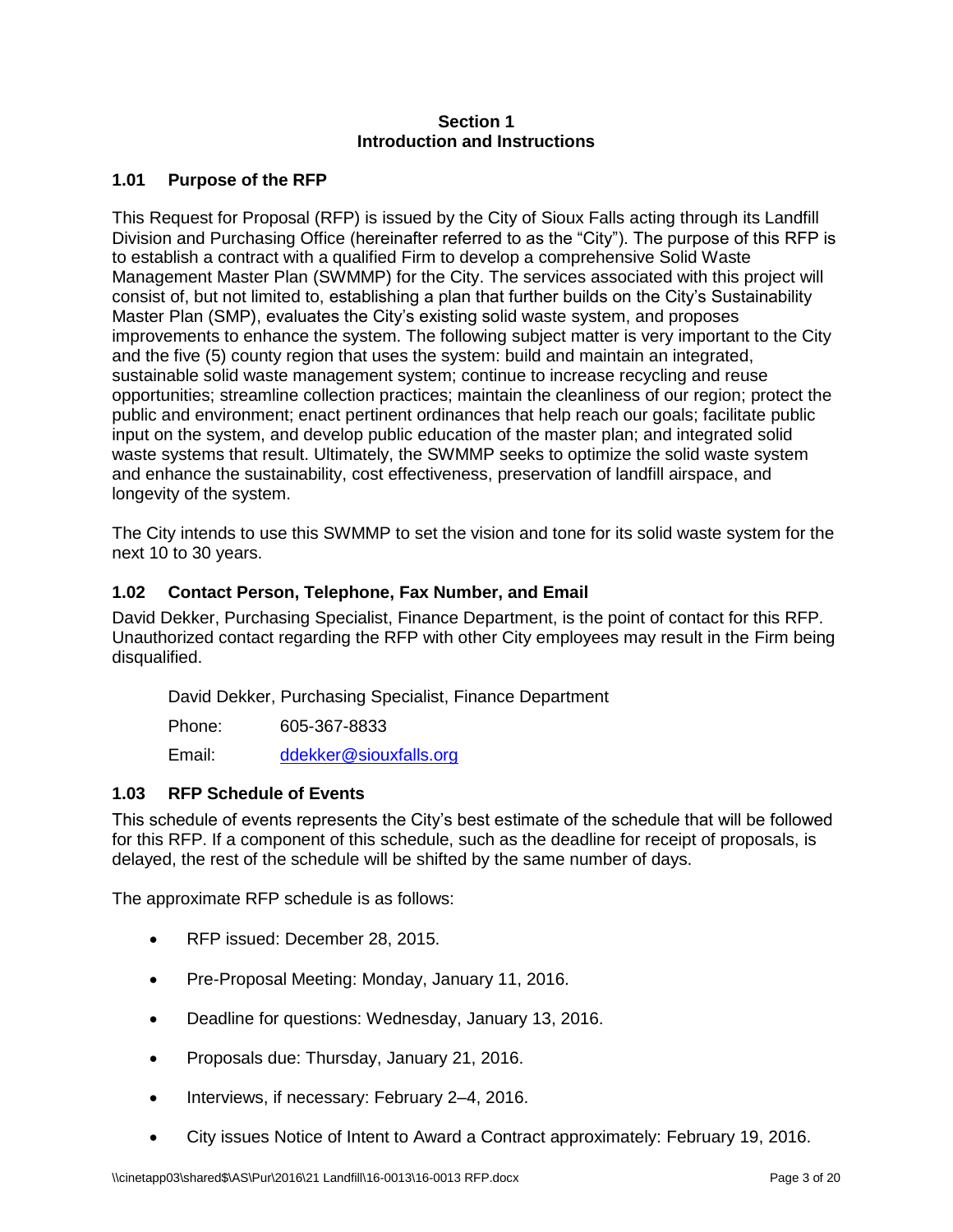- City issues contract approximately: March 1, 2016.
- Phase I Report(s) Due: 60 calendar days from the date of contract issuance.
- Phase II Report(s) Due: 120 calendar days from the date of contract issuance.
- Phase III Report(s) Due: 180 calendar days from the date of contract issuance.
- Phase IV (FINAL SWMMP) Due: 270 calendar days from the date of contract issuance.
- Phase V (Metrics, Measurement, and Updates) Due: 365 calendar days from the date of the final SWMMP.

## <span id="page-4-0"></span>**1.04 Return Mailing Address and Deadline for Receipt of Proposals**

Firms must submit one (1) electronic version in Microsoft Word or PDF format (on CD or USB drive) and six (6) hard copies of the proposal in a sealed envelope or package.

#### **Cost Proposals is to be submitted in a separate sealed envelope or package clearly labeled "Cost Proposal with staff hours."**

Envelopes or packages containing proposals must be clearly addressed as described below to ensure proper delivery and to avoid being opened by the City before the deadline for receipt. Envelopes or packages must be addressed as follows:

> City of Sioux Falls Engineering Office Attention: David Dekker Purchasing Specialist RFP No. 16-0013 224 West Ninth Street P.O. Box 7402 Sioux Falls, SD 57117-7402

Proposals must be received by the Engineering Office at the location specified no later than **2 p.m., Central Standard Time, on Thursday, January 21, 2016**. Proposals will not be publicly read at the opening.

Proposals may not be delivered orally, by facsimile transmission, by other telecommunication, or electronic means.

Offerors assume the risk of the method of dispatch chosen. The City assumes no responsibility for delays caused by any delivery service. Postmarking by the due date will not substitute for actual proposal receipt by the City. A Firm's failure to submit its proposal prior to the deadline will cause the proposal to be rejected. Late proposals or amendments will not be opened or accepted for evaluation.

## <span id="page-4-1"></span>**1.05 Questions and Addenda**

Questions regarding this RFP shall be submitted in writing to David Dekker, Purchasing Specialist, 224 West Ninth Street, P.O. Box 7402, Sioux Falls, SD 57117-7402 or email to ddekker@siouxfalls.org. Answers to questions will be posted on the City's website [www.siouxfalls.org](http://www.siouxfalls.org/) within 48 hours. The deadline for questions is 2 p.m. Central Standard Time, Wednesday, January 13, 2016.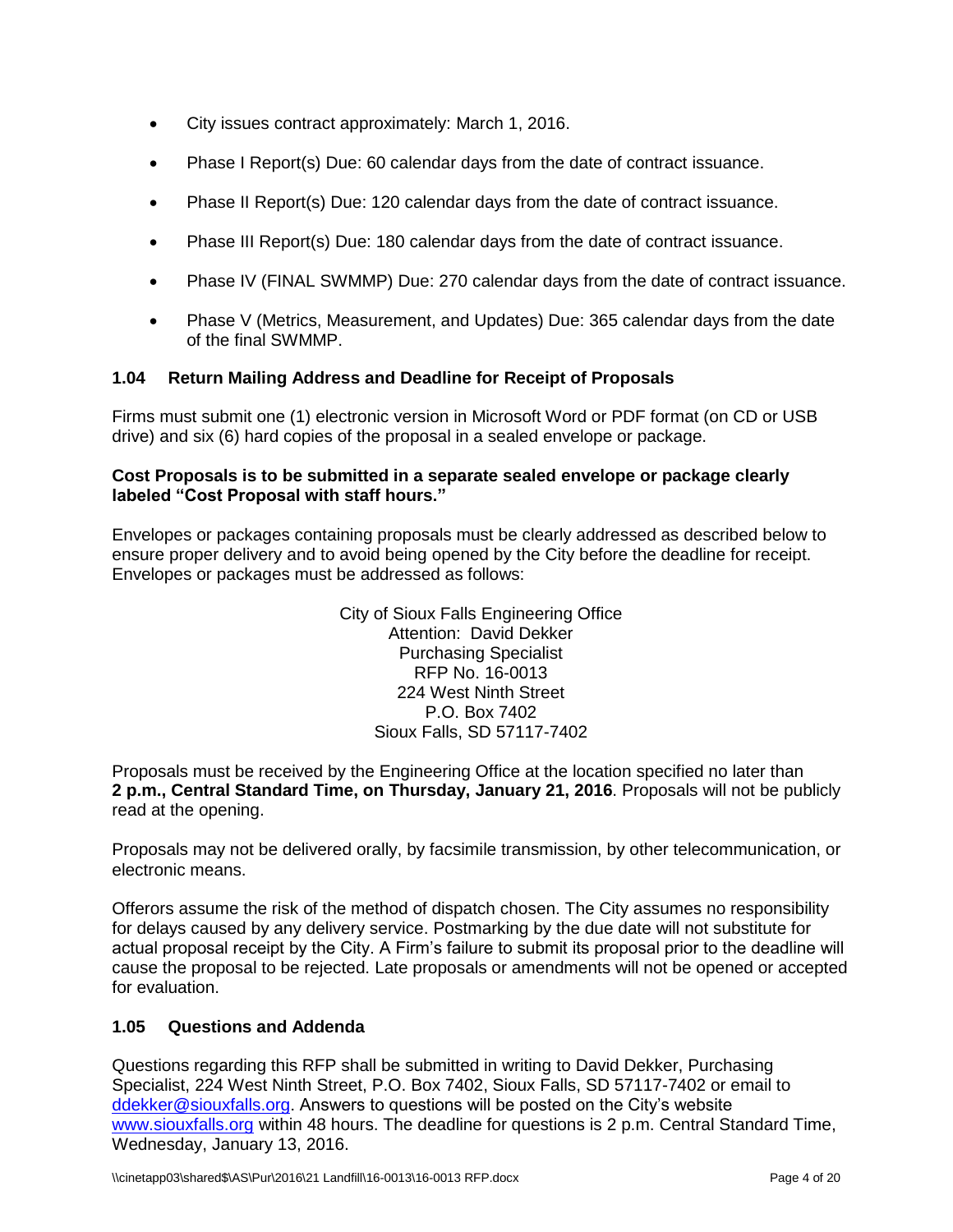If deemed necessary, addenda to the RFP will be issued and will be emailed to the proposers. No addenda will be issued after 5 p.m., Monday, January 18, 2016.

Responding Firms are expected to raise any questions, exceptions, or additions they have concerning the RFP document. If a respondent discovers any significant ambiguity, error, conflict, discrepancy, omission, or other deficiency in this RFP, they should immediately notify the above named individual of such error in writing and request modification or clarification of the RFP document.

Responding Firms are prohibited from communicating in any other manner about this project with any other City employee from the date of issuance of this proposal until the final selection, unless otherwise directed by the Purchasing Manager. Other means of communications or contact may disqualify the submitting Firm.

#### <span id="page-5-0"></span>**1.06 Notice Provided**

The Request for Proposal and any amendments to the RFP will be posted on the following website: [www.siouxfalls.org](http://www.siouxfalls.org/)

#### <span id="page-5-1"></span>**1.07 Pre-Proposal Conference**

A Pre-Proposal Conference will be held at City Hall, 224 West Ninth Street, Sioux Falls, SD 57104, First Floor Conference Room at 11 a.m. on January 11, 2016. Representatives of the City will be present to discuss the Request for Proposal. Vendors interested in submitting a proposal are encouraged to attend and participate in the conference. The City will issue such addenda as the City considers necessary in response to questions arising at the conference. Oral statements may not be relied upon and will not be legally binding or legally effective.

#### <span id="page-5-2"></span>**1.08 Letter of Interest**

Vendors interested in receiving any notices related to this RFP are required to contact the Purchasing Specialist with the name of their firm, contact person, mailing address, telephone number, fax number, and email address. The sole purpose of the Letter of Interest is to provide the City with a contact person to receive any notices related to the RFP. Submission of a Letter of Interest is not a requirement for submitting a proposal to this RFP. The City must receive the Letter of Interest from the vendor by January 15, 2016.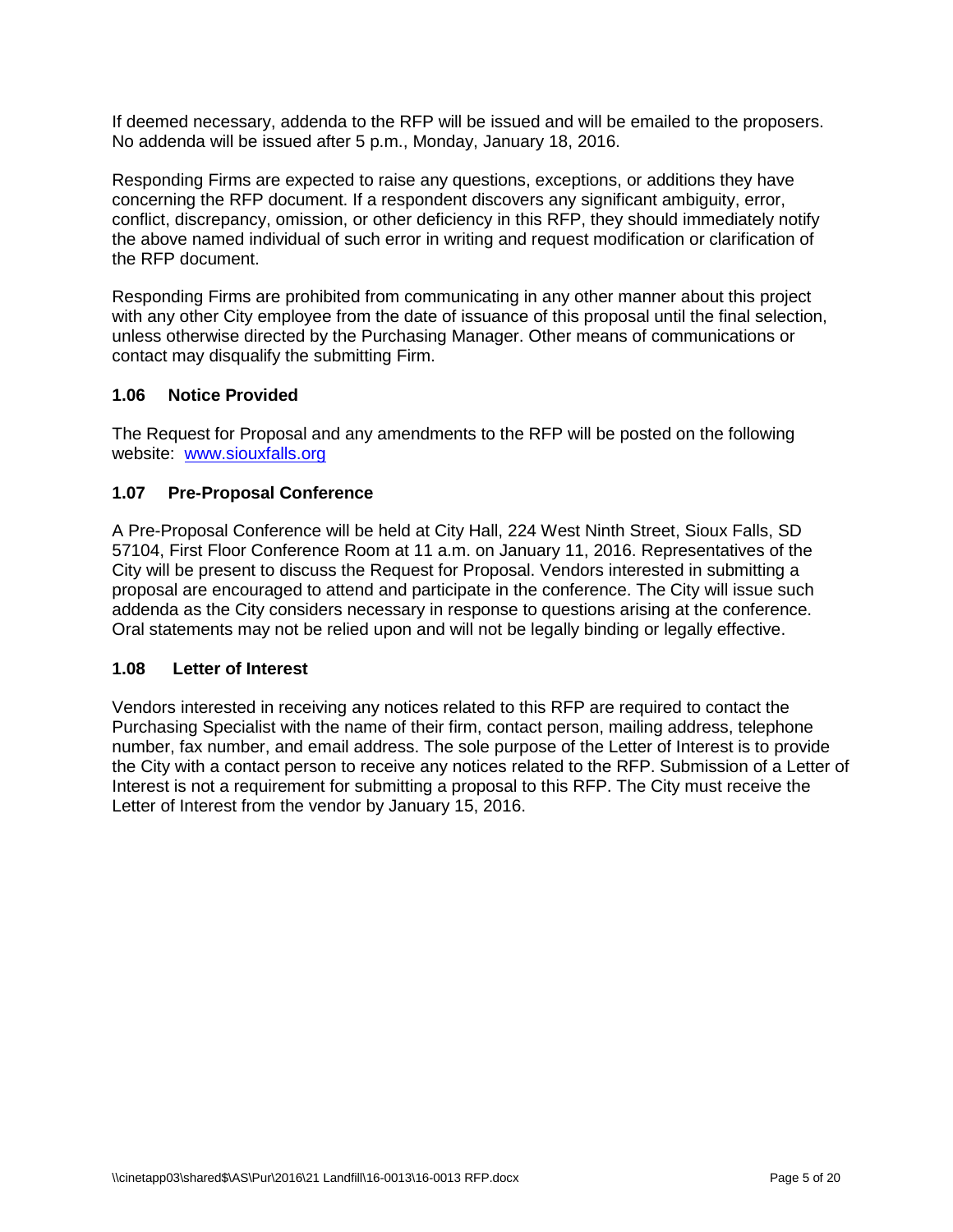#### **Section 2 Scope of Work**

## <span id="page-6-1"></span><span id="page-6-0"></span>**2.01 Introduction**

The City is requesting proposals for the development of a comprehensive SWMMP that focuses on the short- and long term future of the solid waste system for the City and the five county region, which includes the Sioux Falls Regional Sanitary Landfill, City-owned Household Hazardous Waste Facility, and private collection in the City of Sioux Falls The services associated with this project will consist of, but not limited to, a comprehensive waste characterization study; forecast waste and recycling generation and disposal and recycling projections; investigate and recommend collection system alternatives; consider emerging technology solutions; evaluation of planned C and D MRF and consideration of the integration of other waste management operations into the

C and D MRF including a mixed MRF; review and evaluate technologies that incorporate waste to energy, resource derived fuels, wet/dry recycling facilities, anaerobic digestion technologies, review and evaluate household hazardous waste, which includes residential and small quantity generators, and other problem materials management; identify innovative green projects; evaluate the need and location of a transfer station; evaluate long term Landfill Gas (LFG) or other energy alternative options; provide a Public Education Program; stakeholder involvement and engagement activities; identify key landfill operational issues and make recommendations for improvement; and provide a method for monitoring SWMMP implementation metrics that measures a variety of topics.

#### <span id="page-6-2"></span>**2.02 General Billing Requirements**

The City seeks an efficient billing process. The City requires invoicing to each account, as requested, at no additional charge to the City. The billing format will be reviewed and approved by the contract administrator previous to the final contract agreement. Offeror must thoroughly describe their ability to accept and process orders using purchase orders or purchasing cards. Offerors must also discuss their ability to receive online payment via purchase card, receive an electronic funds transfer from the City, and/or a seamless electronic interface to City accounting systems.

The City **will not** accept fuel surcharges, delivery charges, or any other miscellaneous fees and/or surcharges.

Offerors are invited to provide any other information that they feel is relevant to this RFP process. For example, would the Offeror provide any additional services at no cost to the City or assist the City in evaluating its existing needs and future needs.

## <span id="page-6-3"></span>**2.03 Background**

The Sioux Falls Regional Sanitary Landfill (hereinafter referred to as the "Landfill") is located approximately five miles west of Sioux Falls, SD, and is the largest landfill in the state of South Dakota.The Landfill serves a population of approximately 260,000 in a five- (5-) county region, which includes, Minnehaha, Lake, Lincoln, McCook, and Turner Counties. The Landfill started accepting municipal solid waste (MSW) in 1979 and currently has a projected closure date of 2080.

The Landfill property encompasses approximately 709 acres; 260 acres permitted for MSW and 60 acres permitted for Construction and Demolition Waste (C and D). The Landfill currently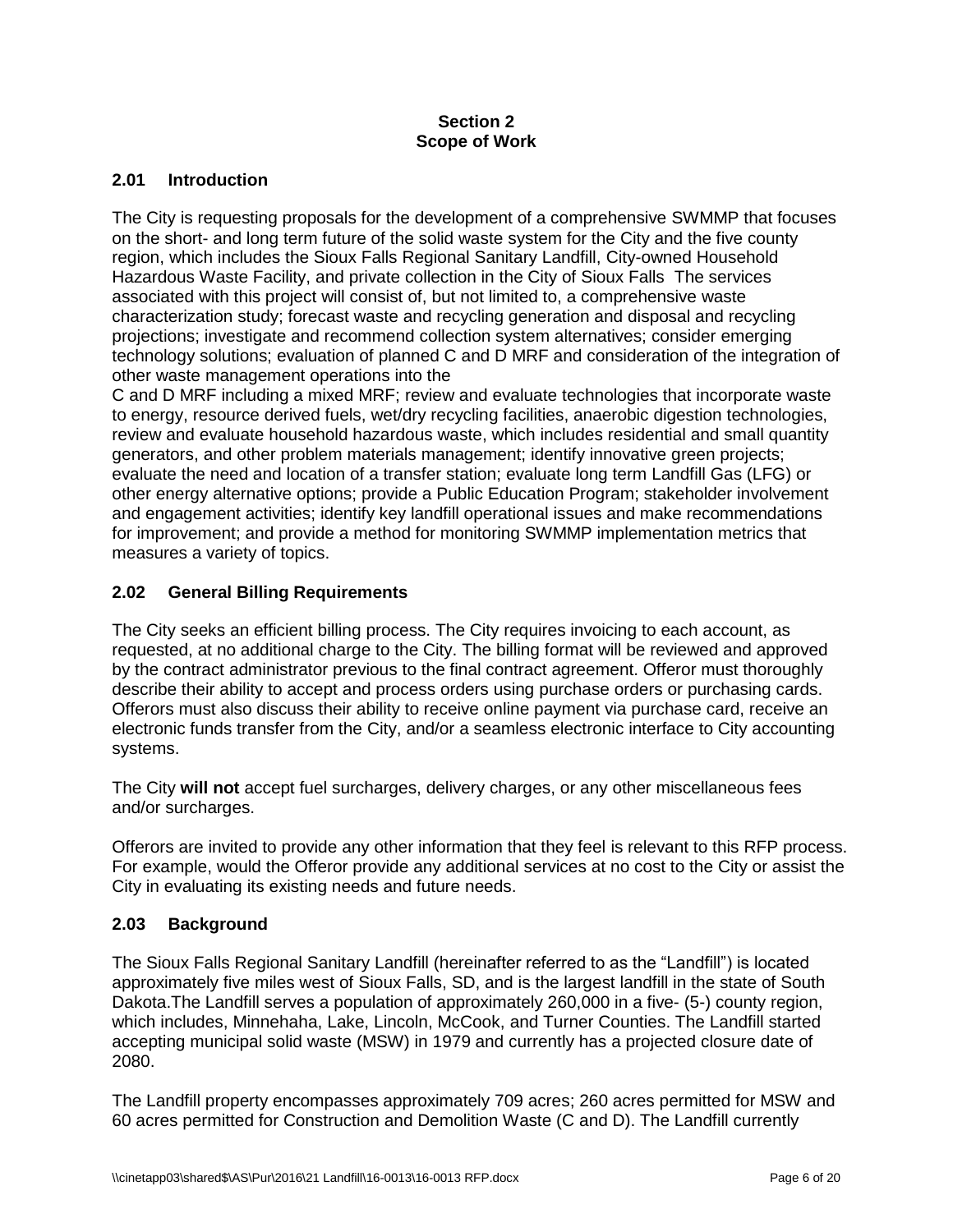operates with numerous permits and has an active landfill gas collection and control system, in which LFG is collected and sold to a nearby ethanol plant.

The City's solid waste and recycling system is a private, open system and no City-owned collection is done. Haulers and recycling centers are licensed by the solid waste system. The most pertinent City ordinances are, but not limited to, Chapter 57, Chapter 92, Chapter 93, and Chapter 110, which may be found through the City's website.

In 2012, the City developed a Sustainability Master Plan (SMP) where a Solid Waste and Recycling Assessment was performed resulting in Waste Minimization Goals, Strategies and Tactics, and an associated Implementation Plan. This SWMMP will help build on the momentum of the SMP and continue to enhance and improve our system.

The Landfill is an enterprise fund, and its fees are based on cost of service. Landfill revenues fund the solid waste system, which includes the Landfill, public drop-off sites, household hazardous waste collection, public education programs, and Environmental Center-related expenses. No tax dollars are used to fund the solid waste system.

Firms are strongly encouraged to inspect the landfill site, landfill gas pipeline, Household Hazardous Waste Facility, collection system and associated documents, and permits and reports prior to submitting a proposal. Submission of the proposal shall be conclusive evidence that interested Firms have examined and are familiar with the existing system. Prior to any site inspections at the Landfill, interested Firms must contact Dustin Hansen, Landfill Superintendent, at 605-367-8166.

## <span id="page-7-0"></span>**2.04 Scope of Work—General Specifications**

The following shall be completed by the selected Firm as part of the comprehensive SWMMP.

## **1. Compliance Requirements**

The City and its solid waste system are regulated by public law, statutes, and other federal, state, and local regulations. Unless otherwise specified, it shall be the Firm's responsibility to identify the applicable federal, state, and local laws and regulations and apply the procedures as required.

# **2. Health and Safety Plan and Site Specific Health and Safety Plans**

## **i. Health and Safety (General)**

In the course of conducting activities pursuant to this Scope of Work, the Firm may be required to perform on-site work, inspections, or observations. The Firm shall develop and implement health and safety and emergency response programs/plans for activities that involve employee exposure or the reasonable possibility for employee exposure to health and safety hazards. The Firm shall review all information provided and develop the necessary documents that contain the health and safety criteria, procedures, and practices sufficient to protect on-site personnel, the environment, and potential off-site receptors from chemical and physical hazards. The Firm shall be responsible for the health and safety of its employees.

## **ii. Safety Procedures**

Waste sort samples obtained could contain constituents harmful to human health and the environment. Decomposing refuse generates methane gas, and many confined spaces may be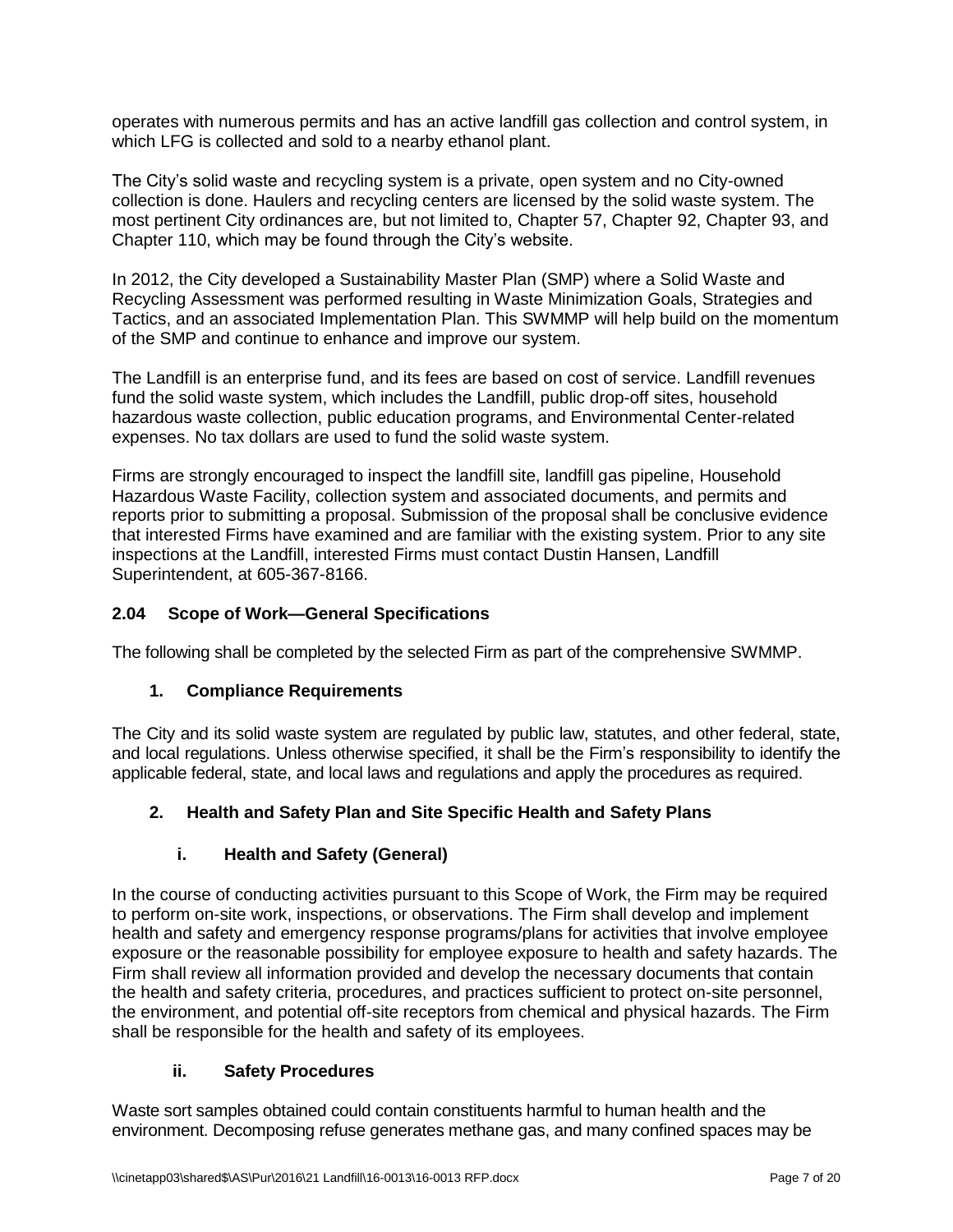oxygen deficient and may contain harmful and/or explosive gasses. The Landfill has several areas considered to be confined space and collection of samples in confined spaces will be coordinated through the Landfill Superintendent, and safety procedures need to be followed in order to maintain a safe working situation.

The City makes no guarantee as to the composition of the samples taken. Firm and Landfill operators must use caution at all times when handling these samples.

All work, inspections, and observations conducted on City property will be completed in a safe manner in accordance with local, state, and federal laws. All contractors must wear proper PPE and notify the Landfill scale house when arriving and leaving the site. All contractors will need to provide the location of any work, inspections, and/or observations prior to commencing any work on City property.

# **3. Special Notifications**

## **i. Health Risk**

The Firm shall immediately report to the Landfill Superintendent, via telephone or in person, any data or results generated during this Scope of Work that may indicate any potential imminent health risk or violation of federal, state, or local laws. Following this notification, a written notice with supporting documentation shall be prepared and delivered within three (3) days. Upon request of the Landfill Superintendent, the Firm shall provide all pertinent data within three (3) weeks of the notification.

The Firm shall identify potentially significant health and safety problem areas as they arise while providing the technical support required by this Scope of Work.

## **ii. Questions from the Public**

The Firm shall refer all questions from the public to the Landfill Superintendent.

## **iii. Scope of Work Guidance**

The Firm is cautioned to take no guidance from any source during the course of this effort, which deviates from the requirements stated in the Scope of Work. The Firm shall immediately notify the Landfill Superintendent of any such requests.

## **4. Deliverables**

All "hard copy" deliverables shall be submitted on recycled-content paper and printed double-sided unless otherwise specified. Unless otherwise specified, three (3) copies shall be provided to the Landfill Superintendent.

| <b>Deliverable</b>   | Due Date                                  |
|----------------------|-------------------------------------------|
| Phase I Report(s)    | 60 calendar days after contract issuance  |
| Phase II Report(s)   | 120 calendar days after contract issuance |
| Phase III Report(s)  | 180 calendar days after contract issuance |
| Phase IV Final SWMMP | 270 calendar days after contract issuance |
| Phase V              | 365 calendar days after the Final SWMMP   |
|                      |                                           |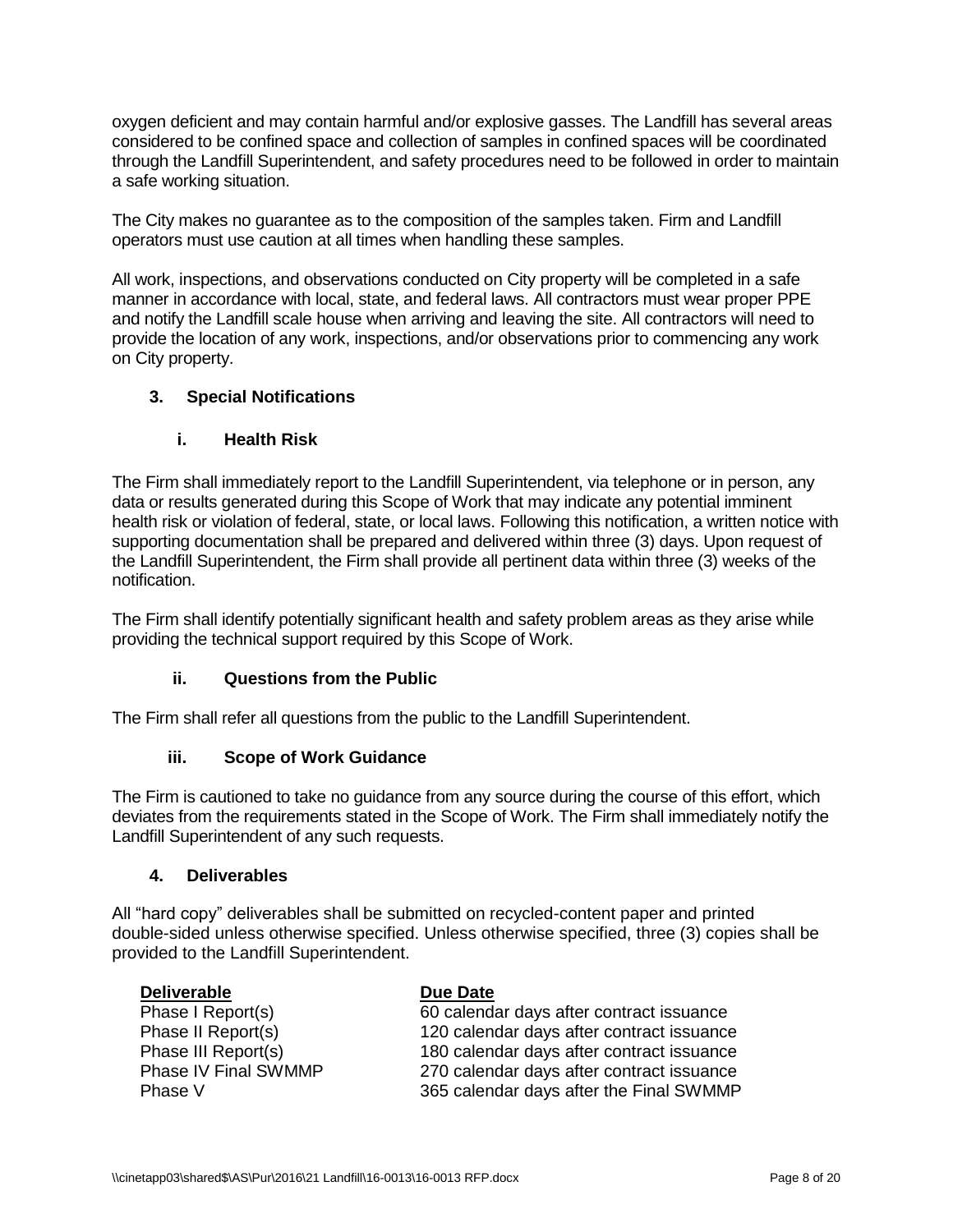## **i. Ownership of Deliverables**

All data, reports, and material relative to this Scope of Work are the property of the City's and shall not be released by the Firm, subcontractors, or their employees without written authorization from the Landfill Superintendent or his designee.

## <span id="page-9-0"></span>**2.05 Scope of Work—Tasks**

#### **Task 1: Waste Characterization**

The City completed a waste characterization study in 2006. The City's waste management policies have changed since 2006 and may have impacted the characteristics of the waste stream. The selected Firm shall complete a comprehensive waste characterization study that includes actual material sorting at the Landfill. This will help map the entire waste stream and identify gaps to provide a more accurate assessment of the waste being directed to the Landfill and provide guidance as to areas of improvement for waste diversion. This will also be beneficial in the evaluation of technologies such as waste to energy, anaerobic digestion, LFG projections, and so forth.

As part of this task the Firm will:

- Notify the Landfill Superintendent or his designee a minimum of five working days prior to the Firm's anticipated sorting date to coordinate working hours and set up locations.
- Provide a work plan and site specific health and safety plan a minimum of five working days prior to the Firm's anticipated sorting date.
- Firm personnel will check-in and check-out with Landfill personnel at the landfill scale house.
- Firm personnel will need to make sure all employees and/or subcontractors follow all Landfill policies, local, state and federal laws as it pertains to this type of work.

This task shall be completed as part of Phase I.

#### **Task 2: Waste Collection Alternatives**

The City currently collects solid waste, recyclable materials, and yard waste through a public private partnership. Haulers are licensed by the City to collect these materials, and the City provides a regulatory framework and public outreach to support these services. The Sustainability Master Plan (June 2012) outlines potential enhancements for consideration to the waste collection system, including franchising or districting. The recently approved changes in the City ordinances regarding single-stream recycling will be incorporated into this review. Alternatives to and other changes for waste collection, including but not limited to City collection of municipal solid waste or franchising collection could potentially be evaluated for improving overall waste management efficiency and reducing customer rates.

This task shall be completed as part of Phase I.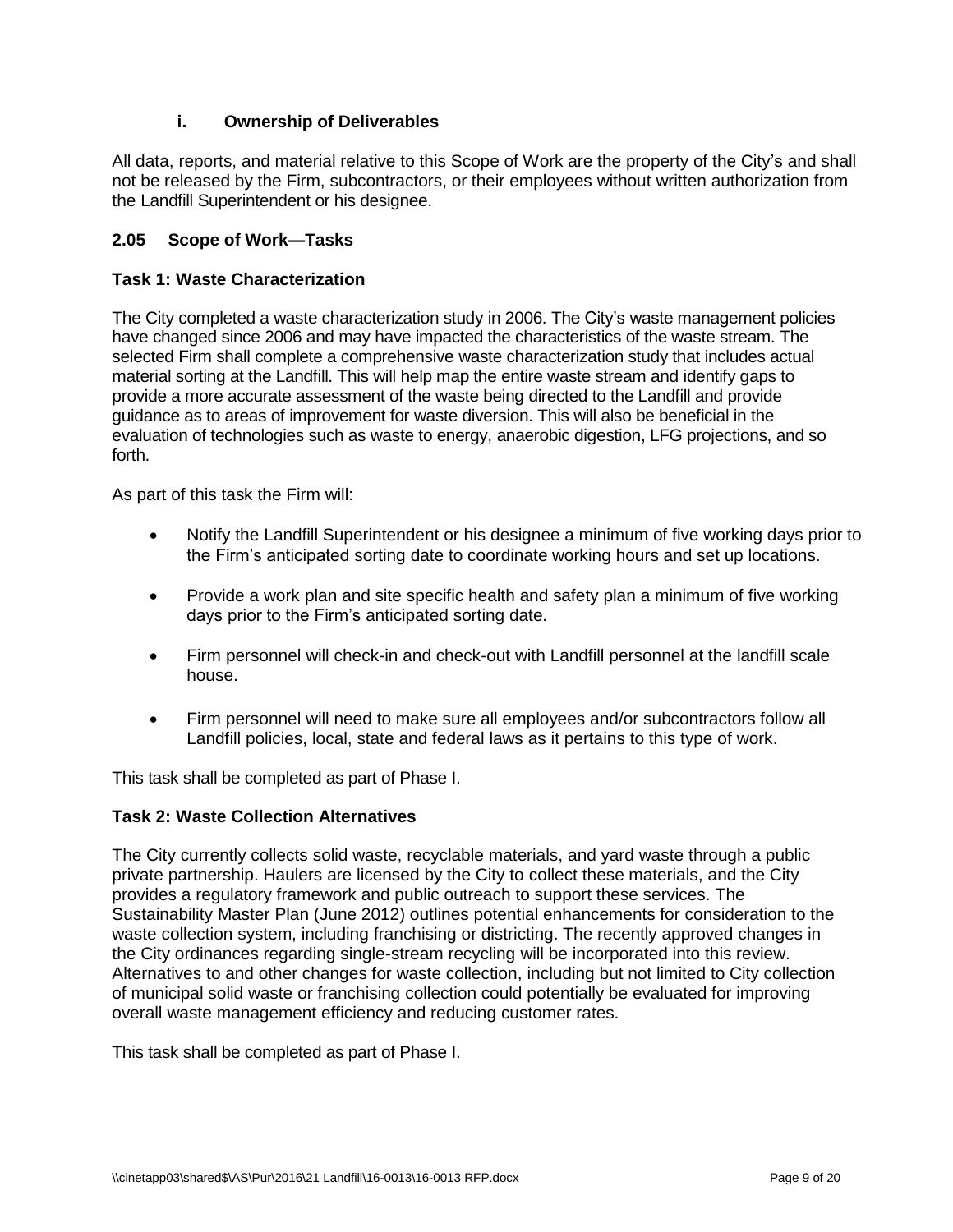## **Task 3: C and D MRF and Integrated Facility Options**

The City completed a feasibility evaluation of developing a construction and demolition debris (C and D) material recovery facility (MRF) in 2011. Currently, the facility is planned for construction in 2017 and operations beginning in 2018. The study concluded implementation of such facility is economically feasible and would likely extend the useful life of the Landfill. Consideration of the integration of other waste management operations into the C and D MRF will be completed, including a mixed MRF. Evaluation of the location of the C and D MRF will also be reviewed as part of this task. This evaluation will consider the impact a mixed MRF would have on tipping fees and the life expectancy at the Landfill.

This task shall be completed as part of Phase I.

## **Task 4: Key Landfill Operational Issues**

Waste management system changes and facility modifications will modify the types and methods waste is processed and handled. However, the staff operating the Landfill and other related facilities will determine the effectiveness of plan implementation. The following will be evaluated to assess and improve the landfill operations: scale house and traffic, public drop-off area, subtitle D landfill, new cell development, daily cover and alternatives, leachate management, surface and storm water management, litter control, landfill equipment, evaluation of eliminating the C and D landfill, and filling techniques. Other methods of managing the disposed waste will be evaluated, including mining of the C and D area, shredding MSW prior to disposal, and/or baling of the waste prior to disposal.

This task shall be completed as part of Phase I.

## **Task 5: Waste Generation and Disposal Projections**

Current waste generation projections assume one percent annual increase. This value is used for projecting disposal capacity consumption and financial calculations. Over the last five years, actual waste generation and disposal values have varied significantly locally and throughout the United States. A revised projection is needed to accurately forecast the generation and disposal quantities based on planned economic and population growth into the future. This task shall be completed as part of Phase II.

## **Task 6: Pending Legislative and Regulatory Framework**

Evaluate current and proposed rules at the local, state, and federal level will be reviewed and included in any evaluation completed as part of the Solid Waste Management Master Plan.

Review the existing City ordinances relating to solid waste management and submit draft revisions for consideration.

This task shall be completed as part of Phase II.

## **Task 7: Public Education Program**

An evaluation of the City's existing public education program will be completed. As part of this evaluation, public outreach for solid waste and recycling programs for cities of similar size will be reviewed and the relating findings may be incorporated into the SWMMP. Evaluation of a City-owned and operated educational facility will also be included as part of this task.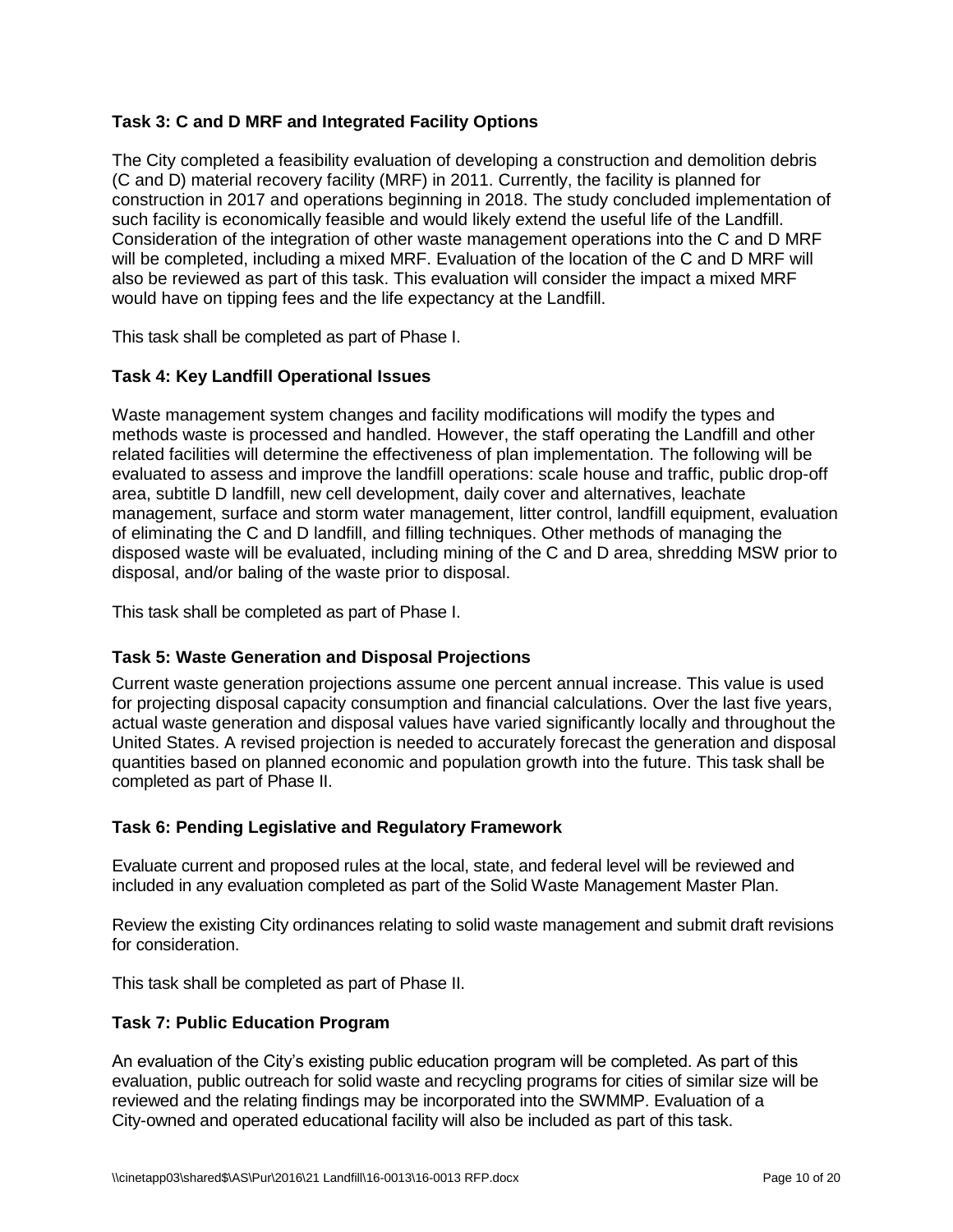This task shall be completed as part of Phase II.

## **Task 8: Emerging Technologies**

Extending the useful life of the Landfill is one of the main goals of the SWMMP. Evaluate emerging and alternative technologies to landfilling waste. The SWMMP will provide a preliminary screening analysis to identify barriers to implementation and determine financial thresholds (e.g. energy costs and tipping fees). The overall alternative technology evaluation will include considerations of technical, environmental, regulatory, and financial issues, as well as potential public/private partnerships.

This task shall be completed as part of Phase III.

#### **Task 9: Household Hazardous Waste and Problem Materials Management**

The City currently manages household hazardous waste (HHW) at its dedicated HHW Facility and Environmental Center near downtown. This facility accepts electronics (other than appliances), paints, household and automotive cleaners/chemicals, mercury, fuels, batteries, and others. Accepting waste from small quantity generators will also be evaluated and how this would impact rates and if a fee for this waste would be charged. Other waste types (e.g. tires and appliances) are managed at the Landfill and require special handling. Carpet is disposed of in the Landfill; however, the City is currently considering establishing recycling drop-offs at the Landfill in order to divert this waste. The methods of managing these materials will be reviewed and, if applicable, alternative management options will be evaluated.

This task shall be completed as part of Phase III.

## **Task 10: Identify Innovative Green Projects**

As it relates to the Landfill and recycling, the SWMMP will evaluate green initiatives for creating a more sustainable Landfill and waste management system, such as landfill gas (LFG) to compressed natural gas (CNG), pelletization of waste materials for fuel, solar and wind energy and others. The Sustainability Master Plan (SMP) outlines goals and objectives for developing a handful of innovative green projects.

This task shall be completed as part of Phase III.

## **Task 11: Transfer Station**

The Landfill serves a five- (5-) county region. A majority of this service area is within a 30-mile radius that is generally considered a maximum distance for the direct haul of refuse. However, the city of Madison and most of Lake County are outside of this radius. An evaluation of the need for a transfer station and its potential benefits should be completed. The effectiveness of the existing transfer station in Lincoln County should be evaluated. Additionally, evaluate the viability of developing a transfer station in or around the City.

This task shall be completed as part of Phase III.

## **Task 12: Long-Term Landfill Gas Options**

The landfill gas (LFG) generated at the Landfill is sold to POET in Chancellor, SD, under an agreement, which expires in 2019. However, LFG will continue to be collected at the Landfill after 2018. The City may need to consider alternatives to piping LFG to POET—diversifying its LFG reuse options as part of the process for potential renewal of the agreement. Review and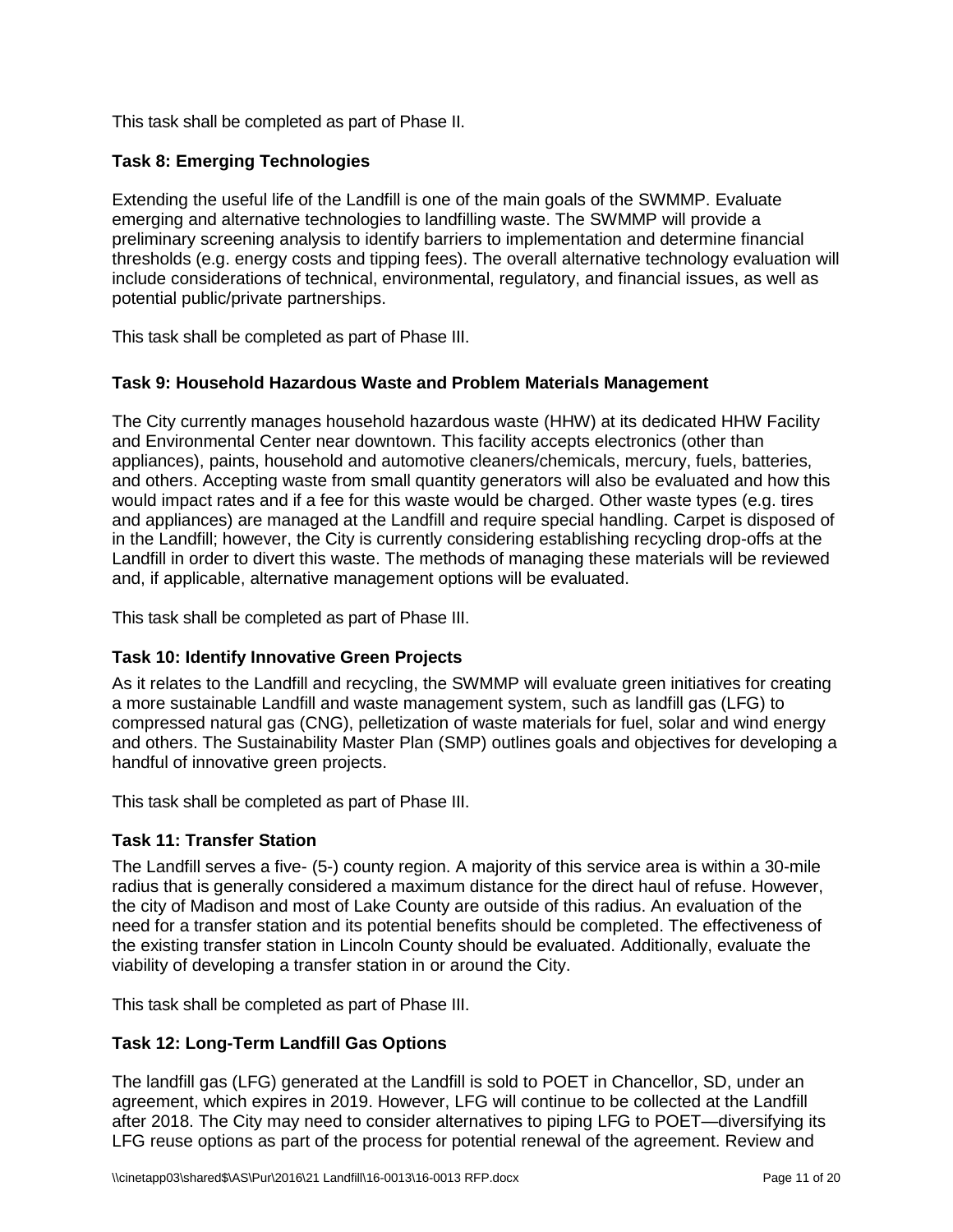evaluation of other benefits of collecting and destroying LFG will be part of this task, such as renewable fuel credits and utilization of carbon dioxide gas. Additionally, projecting natural gas prices compared to LFG reuse projects should be completed.

This task shall be completed as part of Phase III.

#### **Task 13: Stakeholder Input Process**

Throughout the development of the SWMMP, a set of stakeholder involvement activities will be undertaken. The Firm will coordinate, in conjunction with the City, all public meetings and solicit input from the Planning Board as part of the planning process. The Firm will prepare agendas, meeting minutes, and provide a plan to the City on how the meetings will be facilitated and flow of each meeting.

This task shall be completed as part of Phase III.

## **Task 14: Monitoring the Master Plan Implementation**

A method for monitoring the progress of the SWMMP implementation will be developed. It will measure a variety of metrics (e.g. financial, airspace utilization, emerging technologies, and others).

This task shall be completed as part of Phase III.

#### **Task 15: Prepare Solid Waste Management Master Plan**

The selected Firm shall prepare an all-encompassing document (Tasks 1–15) titled Solid Waste Management Master Plan (SWMMP).

The Firm shall provide to the Landfill Superintendent an electronic copy of the draft SWMMP for review. Within 30 days, comments will be returned to the Firm for incorporation and/or resolution. The final SWMMP is intended to be approved by the City after all resolutions have been incorporated. Six (6) hard copies and an electronic version of the SWMMP shall be provided to the Landfill Superintendent.

Additionally as part of this task, the Firm will be required to present the SWMMP findings to the Sioux Falls City Council.

This task shall be completed as part of Phase IV.

#### <span id="page-12-0"></span>**2.06 Federal Requirements**

The Offeror must identify and comply with all known federal requirements that apply to the proposal, the evaluation, or the contract.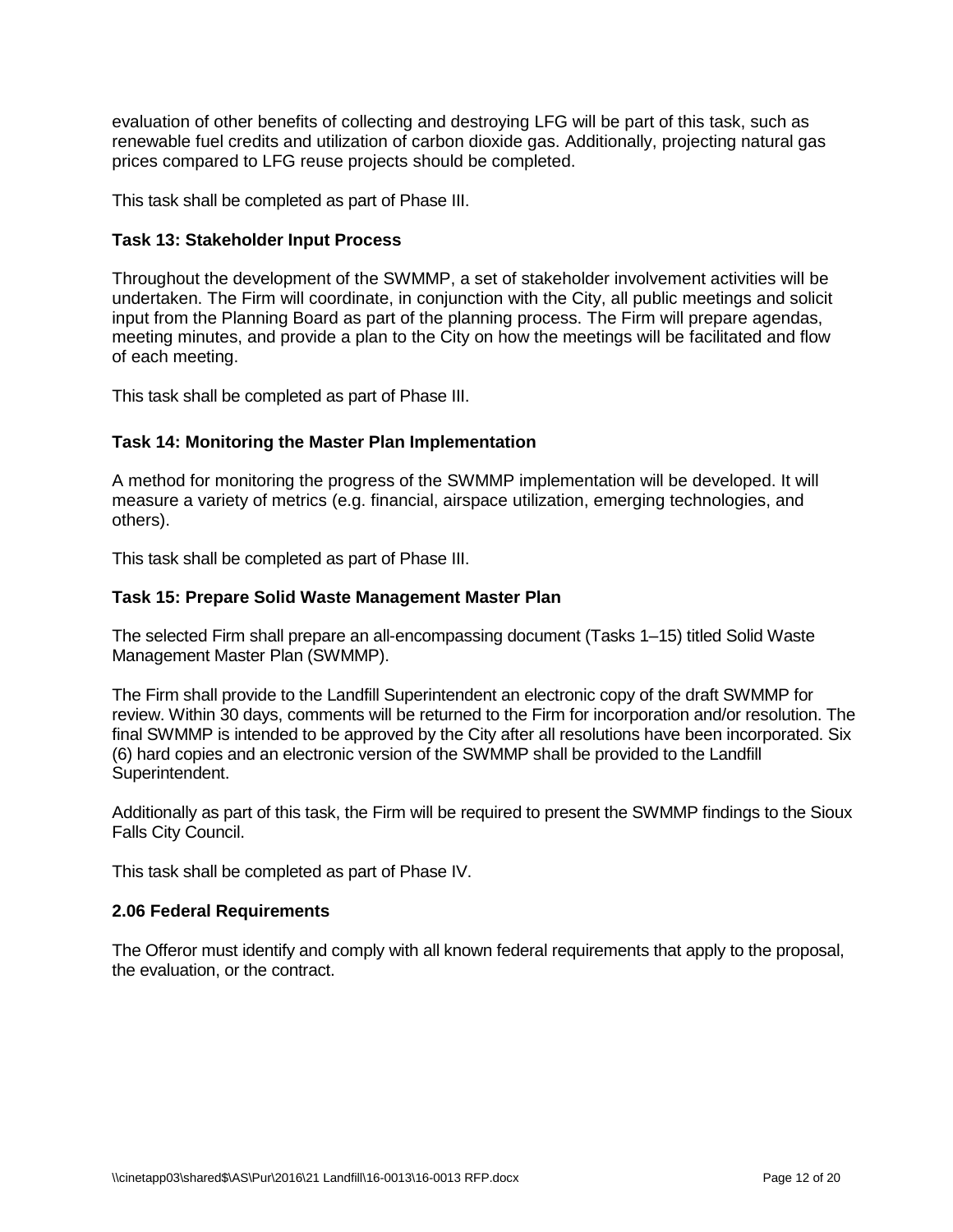#### **Section 3 Proposal Format and Content**

#### <span id="page-13-1"></span><span id="page-13-0"></span>**3.01 Submittal Requirements**

The submittal must contain the following information:

**1. Cover Letter and Table of Contents.** Provide name and address of the Firm and project contact person with address, telephone number, and email address. Acknowledge receipt of any addenda if applicable. In an **Executive Summary**, summarize your understanding of the project scope and services being required. Provide a statement indicating your ability to provide timely services for this project and to meet the requirements of the proposed schedule. Indicate your acceptance of the requirements of this RFP. Provide a one-page summary of the benefits you believe the City would receive from selecting your Firm.

The cover letter **must be signed** by a duly authorized official of the Firm. Consortiums, joint ventures, or teams submitting proposals must establish contractual responsibility rests solely with one company or one legal entity. Each submittal should indicate the entity responsible for execution on behalf of the proposal team. The Firm offer must be good for 90 days.

#### **2. Project Team Experience and Qualifications**

- a. Prepare an organizational chart showing your Firm's team.
- b. Provide résumés or a listing of information for each person assigned to this project. State the educational background of each individual, years of experience, length of employment with your Firm, and experience providing solid waste management related services. For each person, list specific responsibilities in your Firm, experience with similar cities of similar size and type, and current work assignments and availability.
- **3. References.** Firm shall provide a list with contact information of agencies that have requested your services to provide Solid Waste Master Planning Services.
- **4. Experiences.** Each Firm shall supply recent examples of similar projects in other landfills that the Firm was involved with. Include related past projects completed along with discussion comparing similarities with this proposed project.
- **5. Understanding of Project.** State your understanding of what the project entails.
- **6. Statement of Work and Project Approach.** Discuss how your organization will accomplish the scope of work. Include details of how and when you will interact with staff, the process to develop the SWMMP, how the Firm plans to complete each task, and ensure compliance with all applicable local, state, and federal regulations.
- **7. Project Schedule.** Provide your schedule for performing the work, including major milestones and deliverables.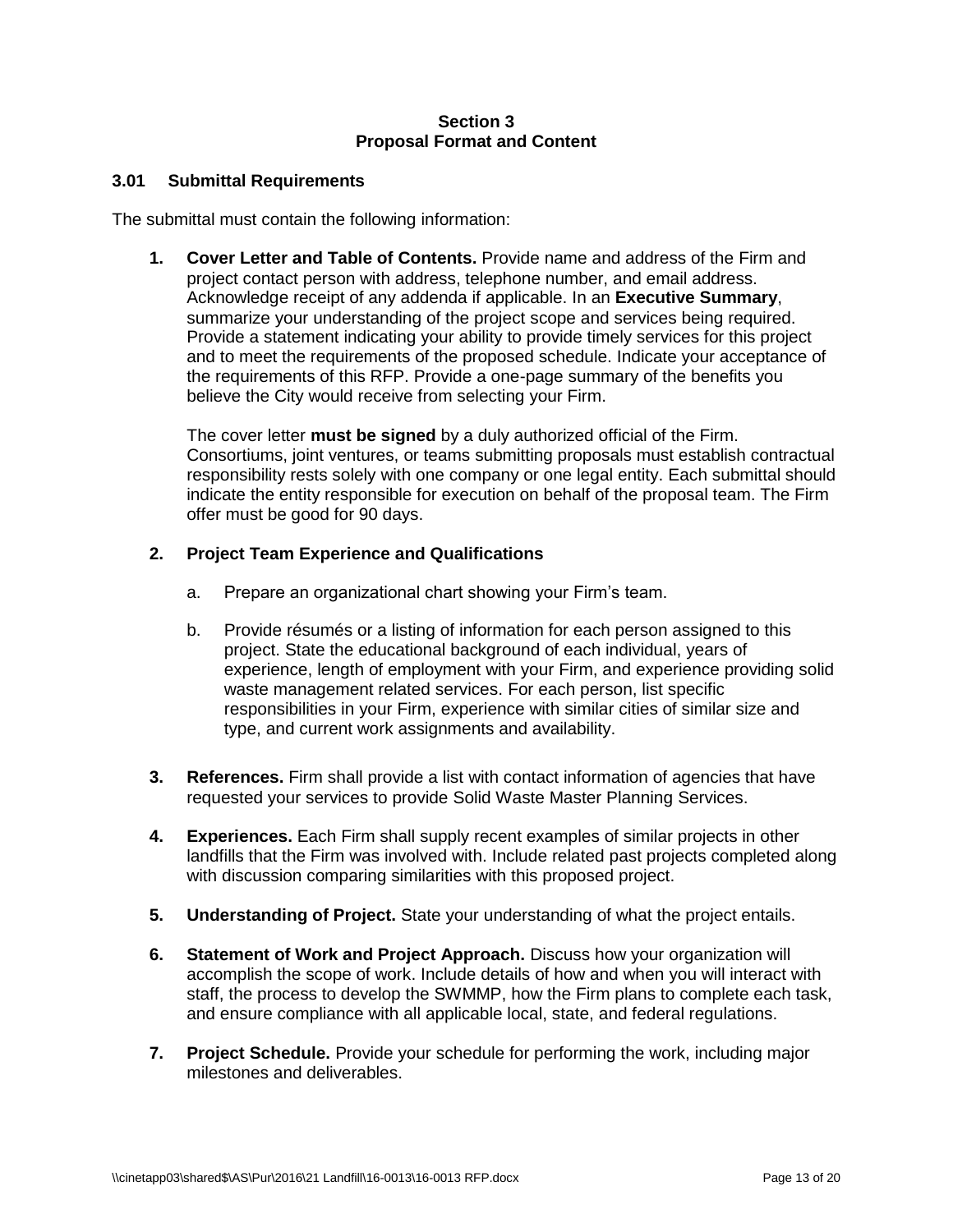#### **Section 4 Review of Proposals and Selection of Finalists**

## <span id="page-14-1"></span><span id="page-14-0"></span>**4.01 Selection Criteria**

Upon receipt of the proposals, an evaluation team will determine the best proposal deemed most qualified based on the below criteria. The evaluation team will rely on the qualitative information contained and presented in the proposals and reference checks in making the decision to select the most qualified Firm to provide services for the City. Selection criteria will be based on:

## **Evaluation Criteria (100 Point Potential Score)**

- Degree that Firm demonstrates an understanding of City objectives and proposes a solution to accomplish the task(s) laid out in the RFP, and is able to meet these objectives and deadlines. Available resources to perform the work, availability of key staff to Sioux Falls area and ability to provide on-site response to issues during development of plan. **30 points**
- Project team experience and demonstrated knowledge and experience with similar assignments; past experience working with solid waste landfills; a satisfactory record of performance; knowledge of and ability to meet applicable federal, state, and local requirements. **20 points**
- Understanding of the project, proposed approach, methodology and ability of the Firm to create a SWMMP that meets the needs of the Landfill and complete each task in an effective and efficient manner. Project team's organization, chain of command, and ability to develop fact sheets, presentation materials, and memos during plan development. **30 points**
- Reasonableness of cost proposal **.20 points**

Upon review of the proposals, the Firms will be ranked. The highest ranking Firm may be invited in for an interview or start negotiations with the City. If an agreement cannot be reached with the highest ranked Firm, we will move to the second ranked Firm. The same process will be repeated with the other ranked Firms if no such agreement can be reached. The City reserves the right to not select a Firm as part of this process if an agreement cannot be reached with any Company.

Depending on the number of proposals received the City reserves the right to shortlist the proposals and eliminate the lowest ranking proposals for consideration.

## <span id="page-14-2"></span>**4.02 Oral Presentations**

Offerors determined to be reasonably acceptable for award **may** be required to provide an onsite presentation of the proposed solution for the evaluation committee.

If presentations are needed, the City will schedule a date, time, and location with each of the Offerors if necessary.

Offerors will be responsible for all costs associated with providing the demonstration.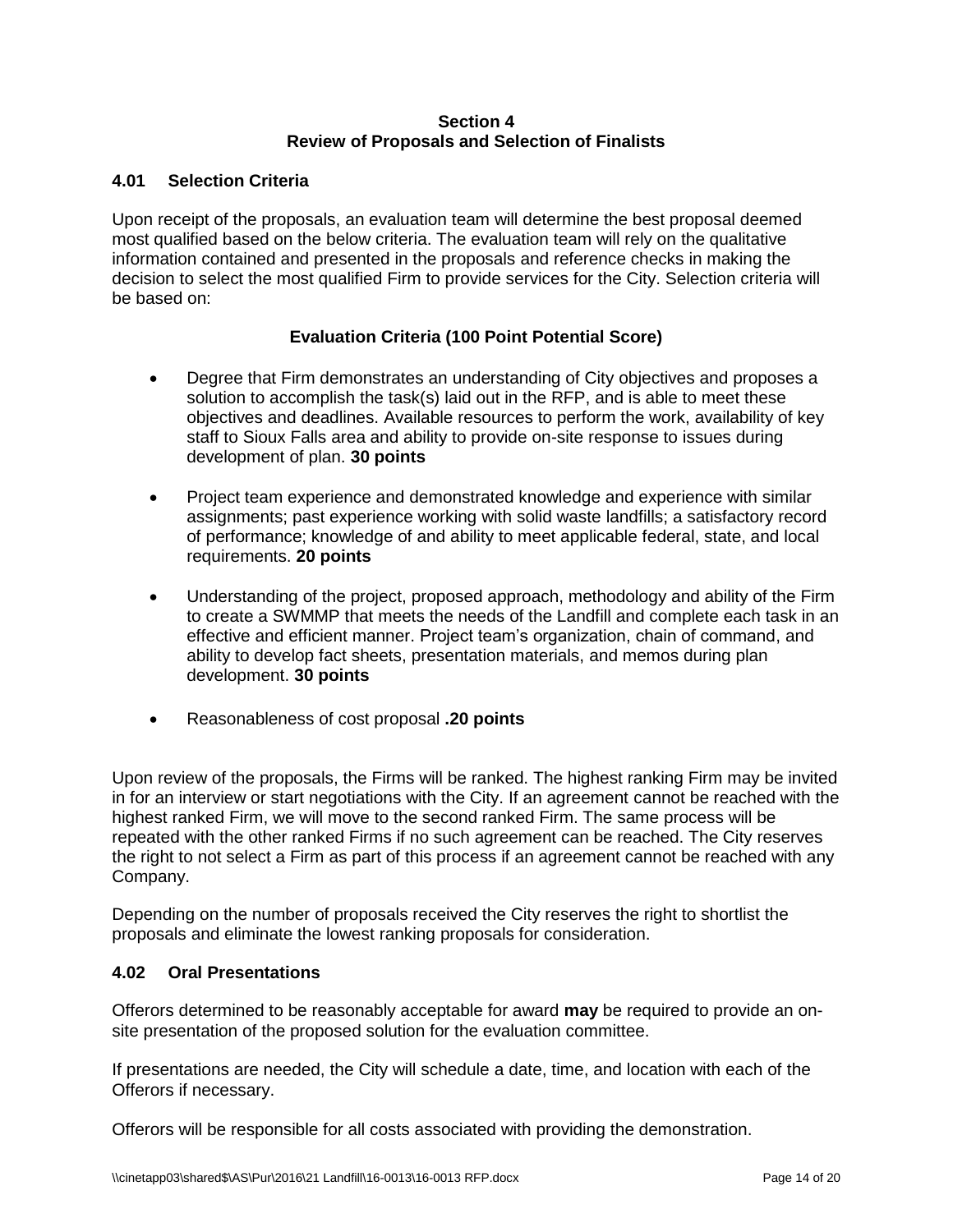## <span id="page-15-0"></span>**4.03 Special Conditions**

Excluding proprietary information, the successful Firm's proposal and contract are deemed public records and shall be available to the public upon request. In addition, the City shall maintain a "Register of Proposals for this Contract," which shall contain the names of company's who submitted a proposal and the name of the company who was awarded the contract; however, the proposals of the submitting Firms not awarded the contract are nonpublic records and will remain confidential.

#### **Section 5 General Contract Information**

## <span id="page-15-2"></span><span id="page-15-1"></span>**5.01 Contract Type**

This contract is a fixed price contract. The initial contract price will be based upon prices submitted by the Offeror, subject to contract negotiations with the City and shall be firm for the life of the contract.

## <span id="page-15-3"></span>**5.02 Proposal as a Part of the Contract**

Part or all of this RFP and the successful proposal may be incorporated into the contract.

## <span id="page-15-4"></span>**5.03 Additional Terms and Conditions**

The City reserves the right to add, delete, or modify terms and conditions during contract negotiations. These terms and conditions will be within the scope of the RFP and will not affect the proposed evaluations.

## <span id="page-15-5"></span>**5.04 Supplemental Terms and Conditions**

Proposals, including supplemental terms and conditions, will be accepted, but supplemental conditions that conflict with those contained in this RFP, or that diminish the City's rights under any contract resulting from the RFP, will be considered null and void. The City is not responsible for identifying conflicting supplemental terms and conditions before issuing a contract award. After award of contract:

- 1. If conflict arises between a supplemental term or condition included in the proposal and a term or condition of the RFP, the term or condition of the RFP will prevail; and
- 2. If the City's rights would be diminished as a result of application of a supplemental term or condition included in the proposal, the supplemental term or condition will be considered null and void.

#### <span id="page-15-6"></span>**5.05 Contract Approval**

This RFP does not, by itself, obligate the City. The City's obligation will commence when the Mayor signs the contract. Upon written notice to the Contractor, the City may set a different starting date for the contract. The City will not be responsible for any work done by the Contractor, even work done in good faith, if it occurs prior to the contract start date set by the City.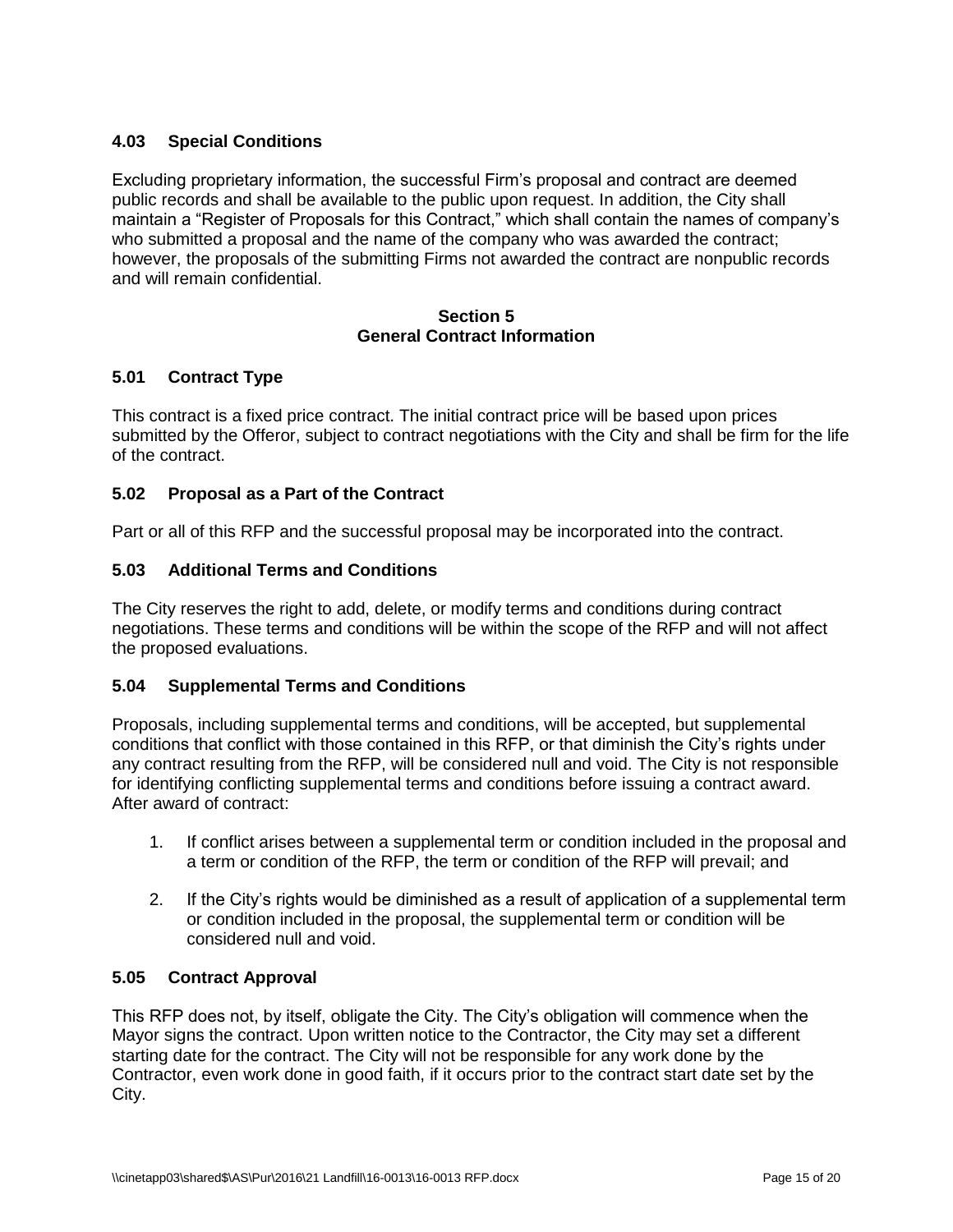## <span id="page-16-0"></span>**5.06 Taxes and Taxpayer Tax Identification**

The Contractor must provide a valid Vendor Tax Identification Number as a provision of the contract.

1. State and Use Taxes:

Work for this project is subject to state sales tax and use taxes on materials and equipment. Said taxes shall be included in the contract price. Refer to Supplementary Conditions for additional information.

2. Contractor's Excise Tax:

Contractor's excise taxes will be due and payable by the Proposer to the South Dakota Department of Revenue. To verify collection and reporting requirements, call 605-367-5800.

#### **Section 6 Standard Proposal Information**

#### <span id="page-16-2"></span><span id="page-16-1"></span>**6.01 Authorized Signature**

An individual authorized to bind the Offeror to the provisions of the RFP must sign all proposals.

#### <span id="page-16-3"></span>**6.02 City Not Responsible for Preparation Costs**

The City will not pay any cost associated with the preparation, submittal, presentation, or evaluation of any proposal.

#### <span id="page-16-4"></span>**6.03 Conflict of Interest**

Offerors must disclose any instances where the firm or any individuals working on the contract has a possible conflict of interest and, if so, the nature of that conflict (e.g., employed by the City of Sioux Falls). The City reserves the right to cancel the award if any interest disclosed from any source could either give the appearance of a conflict or cause speculation as to the objectivity of the Offeror's proposal. The City's determination regarding any questions of conflict of interest is final.

#### <span id="page-16-5"></span>**6.04 Offeror's Certification**

By signature on the proposal, the Offeror certifies that it complies with:

- 1. The laws of the State of South Dakota.
- 2. All applicable local, state, and federal laws, codes, and regulations.
- 3. All terms, conditions, and requirements set forth in this RFP.
- 4. A condition that the proposal submitted was independently arrived at without collusion.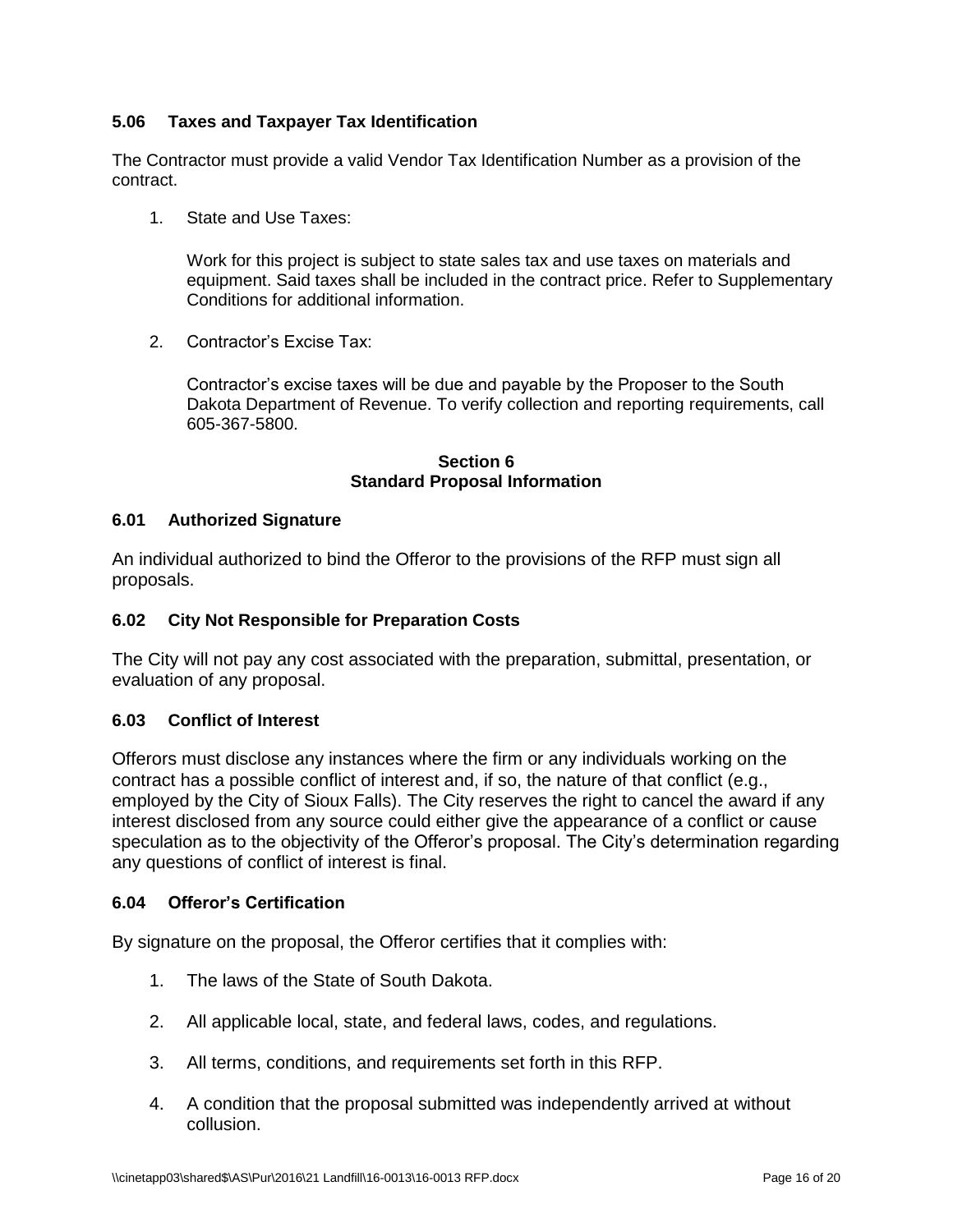5. A condition that the offer will remain open and valid for the period indicated in this solicitation, and any condition that the firm and/or any individuals working on the contract do not have a possible conflict of interest (e.g., employed by the City of Sioux Falls).

If any Offeror fails to comply with the provisions stated in this paragraph, the City reserves the right to reject the proposal, terminate the contract, or consider the Contractor in default.

# <span id="page-17-0"></span>**6.05 Offer Held Firm**

Proposals must remain open and valid for at least **30 days** from the deadline specified for submission of proposals. In the event award is not made within **30 days**, the City will send a written request to all Offerors deemed acceptable for award asking Offerors to hold their price firm for a longer specified period of time.

## <span id="page-17-1"></span>**6.06 Amendments to Proposals and Withdrawals of Proposals**

Offerors may amend or withdraw proposals prior to the deadline set for receipt of proposals. No amendments will be accepted after the deadline unless they are in response to the City's request. After the deadline, Offerors may make a written request to withdraw proposals and provide evidence that a substantial mistake has been made. The procurement officer may permit withdrawal of the proposal upon verifying that a substantial mistake has been made, and the City may retain the Offeror's bid bond or other bid type of bid security, if one was required.

## <span id="page-17-2"></span>**6.07 Alternate Proposals**

Offerors may not submit alternate proposals for evaluation.

# <span id="page-17-3"></span>**6.08 Evaluation of Proposals**

All proposals will be reviewed to determine if they are responsive to the requirements of this solicitation. An evaluation committee will evaluate responsive proposals. The evaluation will be based solely on the evaluation factors set forth in this RFP. The evaluation will consider information obtained subsequent to any discussions with Offerors determined to be reasonable for award and any demonstrations, oral presentations, or site inspections, if required in this RFP.

## <span id="page-17-4"></span>**6.09 Right of Rejection**

The City reserves the right to reject any proposals, in whole or in part. Proposals received from debarred or suspended vendors will be rejected. The Purchasing Office may reject any proposal that is not responsive to all of the material and substantial terms, conditions, and performance requirements of the RFP.

The Purchasing Office may waive minor informalities that:

- $\Box$  Do not affect responsiveness.
- $\Box$  Are merely a matter of form or format.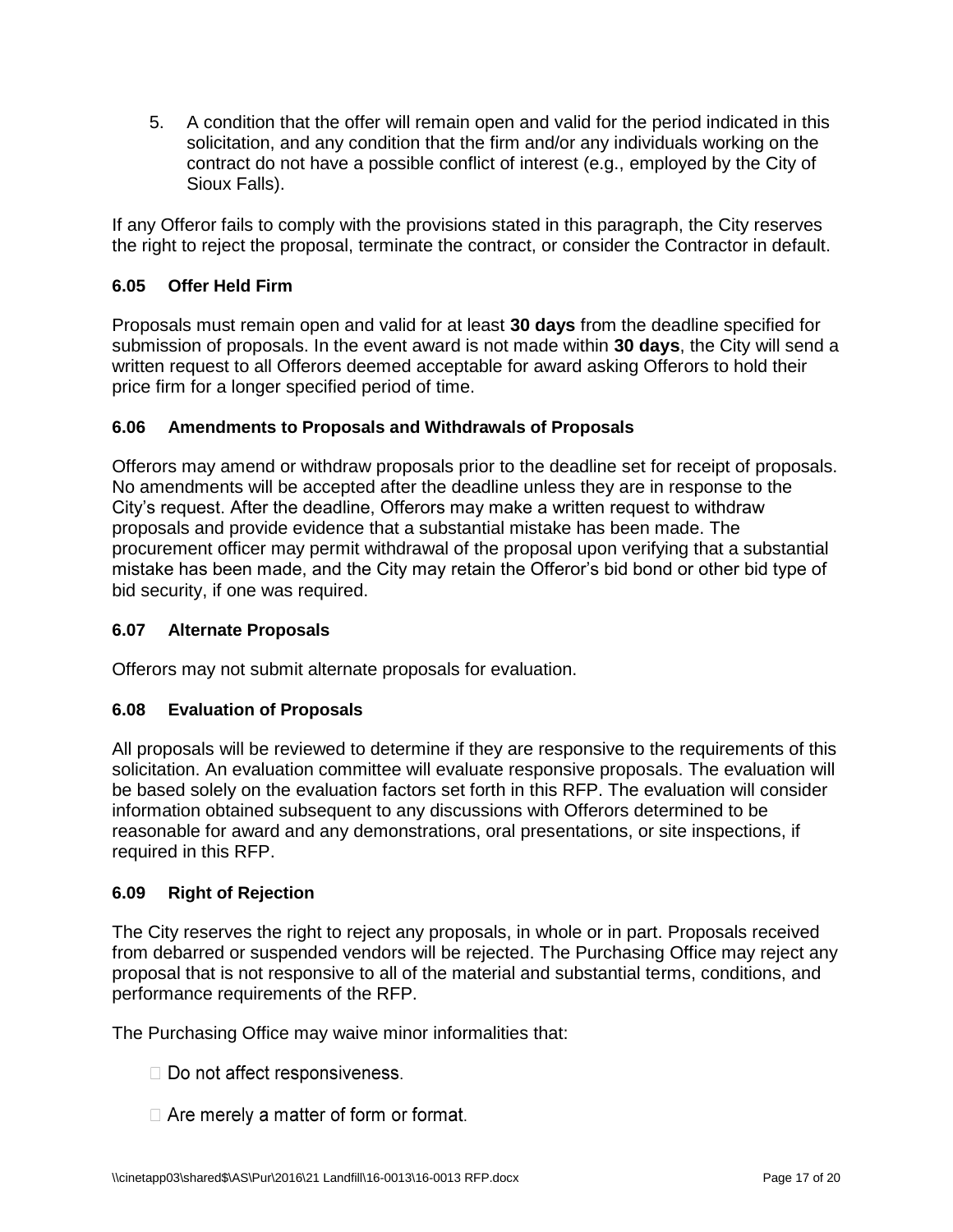- $\Box$  Do not change the relative standing or otherwise prejudice other offers.
- $\Box$  Do not change the meaning or scope of the RFP.
- $\Box$  Are insignificant, negligible, or immaterial in nature.
- $\Box$  Do not reflect a material change in the work.
- $\Box$  Do not constitute a substantial reservation against a requirement or provision.

The City reserves the right to reject any proposal determined to be nonresponsive and to reject the proposal of any Offeror determined to be nonresponsive. The City also reserves the right to refrain from making an award if it determines it to be in its best interest.

#### <span id="page-18-0"></span>**6.10 Clarification of Offers**

In order to determine if a proposal is reasonably acceptable for award, communications by the Purchasing Office or the proposal evaluation committee are permitted with any Offeror to clarify uncertainties or eliminate confusion concerning the contents of a proposal and determine responsiveness to the RFP requirements. Clarifications may not result in a material or substantive change to the proposal. The initial evaluation may be adjusted because of a clarification under this section.

#### <span id="page-18-1"></span>**6.11 Contract Negotiation**

After final evaluation, the Purchasing Office may negotiate with the Offerors of the highest-ranked proposals. Negotiations, if held, will be within the scope of the request for proposals and limited to those items that would not have an effect on the ranking of proposals. If any Offeror fails to provide the necessary information for negotiations in a timely manner, or fails to negotiate in good faith, the City may terminate negotiations and negotiate with the Offeror of the next highest-ranked proposal.

If contract negotiations are commenced, they will be held at City Hall, 224 West Ninth Street, Sioux Falls, SD—a date and time to be determined.

If contract negotiations are held, the Offeror will be responsible for all costs including its travel and per diem expenses.

## <span id="page-18-2"></span>**6.12 Failure to Negotiate**

If the selected Offeror:

- $\Box$  Fails to provide the information required to begin negotiations in a timely manner.
- $\Box$  Fails to negotiate in good faith.
- $\Box$  Indicates it cannot perform the contract within the budgeted funds available for the project.
- $\Box$  If the Offeror and the City, after a good-faith effort, cannot come to terms.